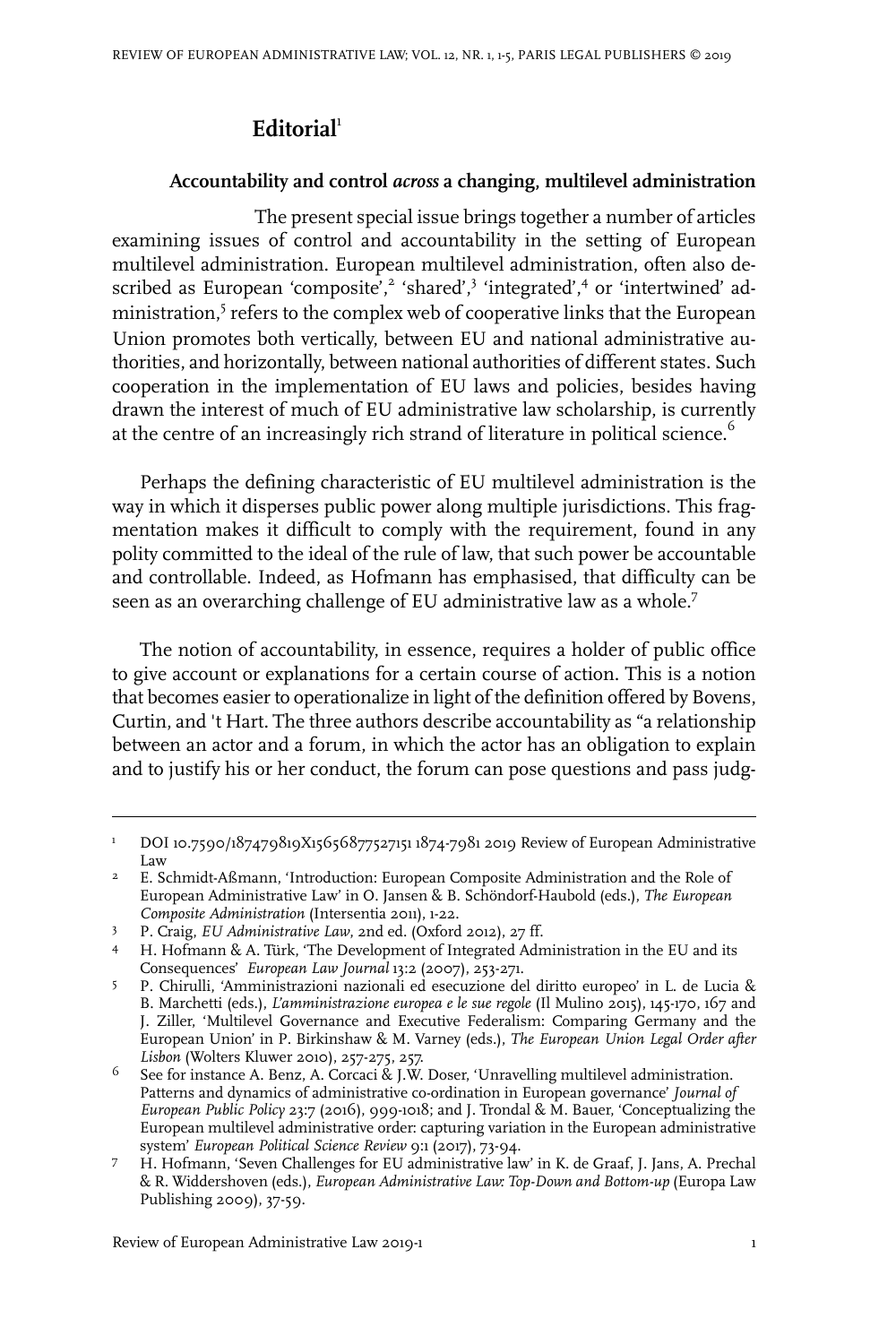ment, and the actor may face consequences".<sup>8</sup> Accountability, thus understood, is naturally a concept with a broader scope than 'control'. Definitions of what control means in public governance differ, though they often include an element of formal authority, in the sense that one body will enjoy the power to restrict, investigate, or censure, another body or an official.<sup>9</sup>

Nevertheless, the dividing lines between accountability and control are often not clear-cut. It is not uncommon to see the term 'legal accountability' employed to allude amongst other things to judicial review, which in many Member States is associated to the control of administrative action by courts.<sup>10</sup> However, adopting an 'expansive' understanding of accountability, as Carol Harlow does, may offer a particularly valuable perspective in EU administrative law. Many of the mechanisms enshrined in EU law to ensure good administrative governance are not of a formal nature and can therefore not be described with conventional notions of control. The procedures launched by the European Ombudsman, for example, constitute an important informal tool to ensure accountability in cases of maladministration and lack of transparency.

From the above, it should become apparent that the overarching topic of this special issue is not completely novel. Indeed, much of the literature in EU administrative law has highlighted for about two decades how the fragmented character of European multilevel administration poses significant problems from the perspective of both accountability and control. The purpose of the contributors is, nonetheless, to revisit those problems, and examine how they currently resurface with growing complexity in various policy fields.

The articles comprised in this special issue were presented at a doctoral and postdoctoral workshop on accountability and control in European multilevel administration that was organised jointly by the Amsterdam Centre for European Law and Governance and the Amsterdam Centre for European studies, and which took place in January 2019. The workshop brought together a number of excellent young scholars from all across Europe who conduct research in the field of EU administrative law, broadly understood. Its main purpose was to consider not only general legal issues, but to compare contemporary developments of European multilevel administration across policy areas.

M. Bovens, D. Curtin & P. 't Hart, 'Studying the Real World of EU Accountability: Framework and Design' in M. Bovens, D. Curtin & P. 't Hart, *The Real World of EU Accountability: What Deficit?* (Oxford 2010), 31-62, 35 ff. 8

C.L. Hood, 'The Hidden Public Sector: The "Quangocratization" of the World', in: 9 F.X. Kaufmann, G. Majone & V. Ostrom (eds.), *Guidance, Control and Evaluation in the Public Sector* (De Gruyter 1986), 765-783.

<sup>&</sup>lt;sup>10</sup> C. Harlow, *Accountability in the European Union* (Oxford 2002), 10 and 17-18.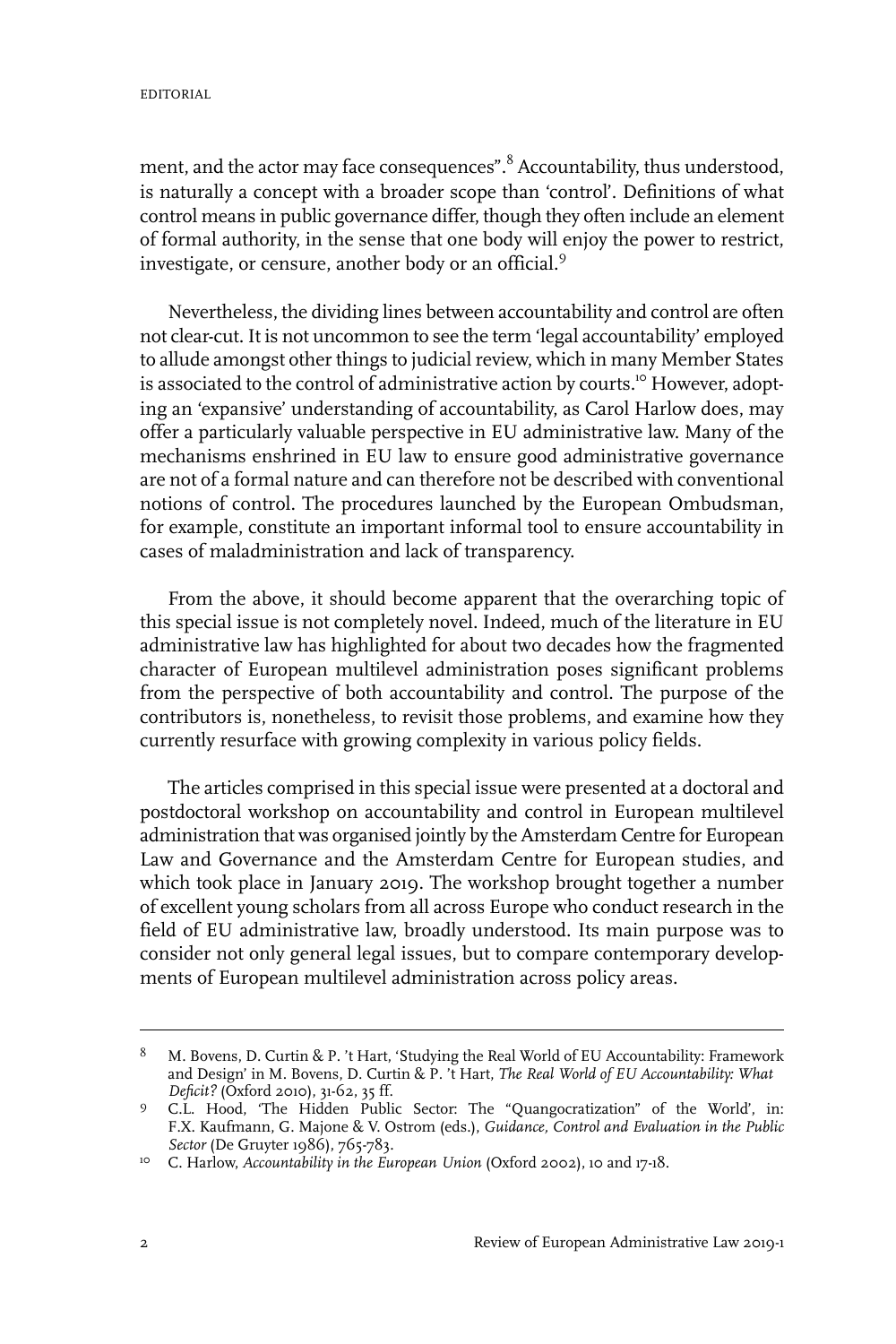Cross-sectoral analysis in EU administrative law is growingly recognized to constitute an important means to ensure that legal scholarship can keep up with the changing scenario of Europe's administrative system.<sup>11</sup> This is a concern very much in line with current methodological debates in national administrative law, and more particularly with the notion of 'subjects of reference' that has been developed by the so-called New Science of Administrative Law Movement. The analysis of 'subjects of reference' focuses on identifying structurally comparable legal problems across different domains of special administrative law, in order to expand the theoretical and doctrinal frameworks of general administrative law. <sup>12</sup> Rather than operating deductively, beginning in general theory to then descend towards the more concrete issues found in sectoral legislation, the approach of 'subjects of reference' operates inductively, by considering whether those issues are not in fact representative of broader developments in administrative law as a whole. As Eberhard Schmidt-Aßmann points out, this is a methodical process that can be usefully exploited in the doctrinal analysis of EU administrative law.<sup>13</sup> Indeed, given the fact that EU administrative law is *overwhelmingly* legislated on a sectoral basis, careful analysis of sectoral development is crucial to keep track of its overall evolutionary trends.

The special issue begins with Joseba Fernández Gaztea's contribution. Given the recurring challenges posed by multilevel administration to judicial control, especially in fields of joint decision-making by national and EU authorities, Fernández Gaztea makes the case for a jurisdiction of jurisdictions, whereby coordinated judicial competences would be coextensive the existing relations of intensive cooperation between different levels of administration.

Napoleon Xanthoulis offers a careful analysis of the justiciability of purely factual conducts under EU administrative law; a category within the realm of administrative action that is of particular relevance in the domain of European multilevel administration, where not all interactions between the various levels of authority translate into the sort of binding administrative act that historically stood at the centre of many of Europe's traditions of administrative doctrine.

<sup>&</sup>lt;sup>11</sup> C.M. Colombo & M. Eliantonio, 'The Changing Nature of Public Administration: Innovations and Challenges for Public Lawyers', *European Public Law* 24:3 (2018), 403, 405.

<sup>&</sup>lt;sup>12</sup> See M. Eifert, 'Das Verwaltungsrecht zwischen klassischem dogmatischen Verständnis und steuerungswissenschaftlichem Anspruch', *Vereinigung der Deutschen Staatsrechtslehrer* 67 (2008), 288-333, 298-299 and A. Voßkuhle, 'Neue Verwaltungsrechtswissenschaft' in W. Hoffmann-Riem & E. Schmidt-Aßmann/Andreas Voßkuhle (eds.), *Grundlagen des Verwaltungsrechts*,I, 2nd ed. (C.H. Beck 2012), 1-64, 39 ff.

E. Schmidt-Aßmann, *Verwaltungsrechtliche Dogmatik* (C.H. Beck 2013), 9. <sup>13</sup>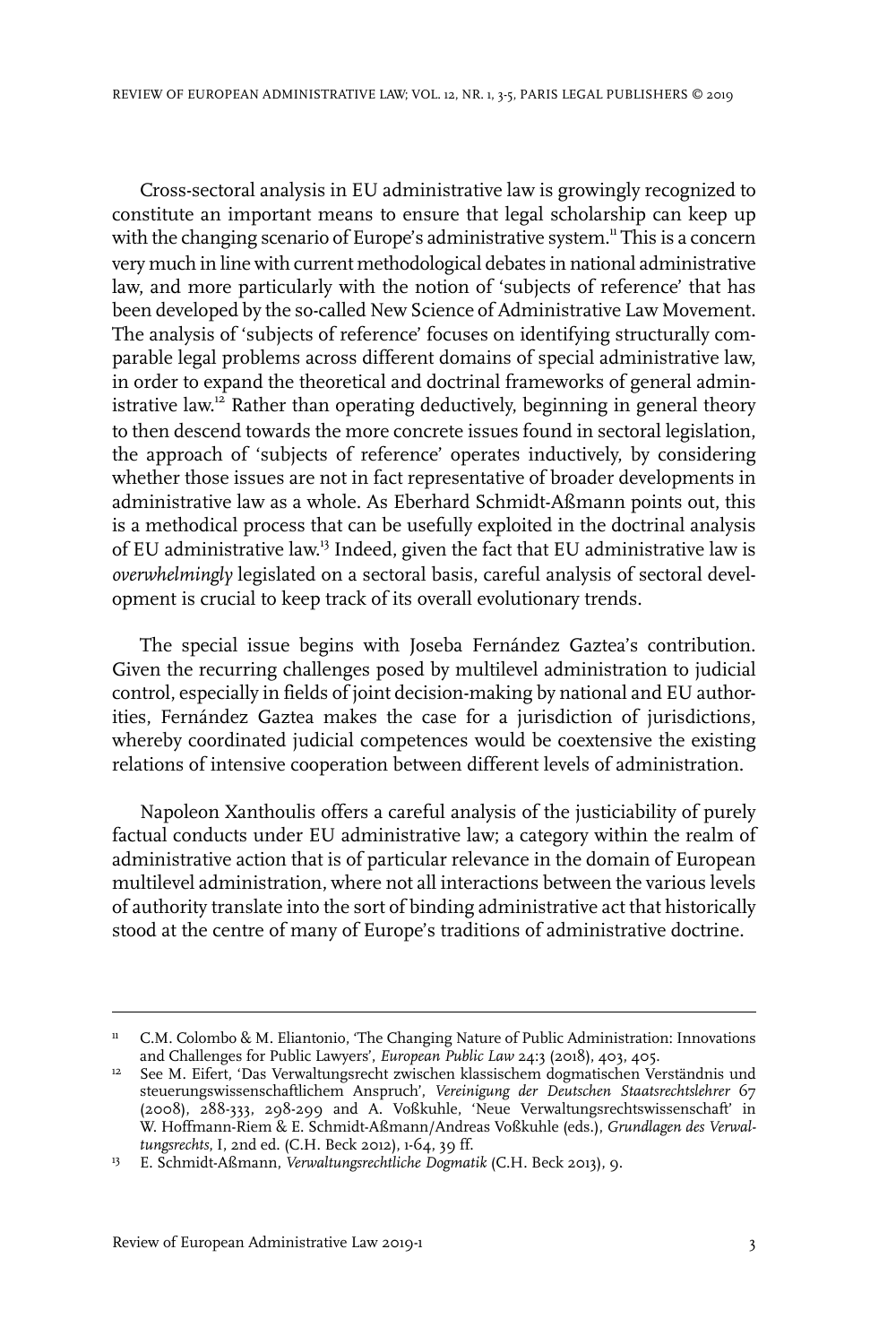In her contribution, Annalisa Volpato considers the exercise of atypical, or *de facto* implementing powers in multilevel administration. Instances of that phenomenon are found for example in private standardisation and in the administrative activity of EU agencies. Besides evading the apparent simplicity of the regime for implementing powers located in Article 291 TFEU, atypical implementing powers represent significant challenges from the point of view of democratic accountability and judicial control.

The sequence of articles that follows turns to three critically important 'subjects of reference' in contemporary EU administrative law: migration, competition law enforcement, and the Banking Union. Jonas Bornemann's contribution analyses different patterns of indirect review of national authorities' discretion by the Court of Justice in the context of preliminary rulings. The article illustrates in particular the varying extent to which the Court influences judicial review at national level, depending on the specificity or abstractness of the answers it provides to the questions submitted by national courts.

Naida Dzino and Catalin Rusu offer an important analysis on the topic of trust between authorities in European multilevel administration. They do so against the backdrop of competition law enforcement, but pursue a line of argument that must certainly lead to an important reflection on the role of reciprocal trust in any area characterised by cross-jurisdictional administrative cooperation.

The Banking Union has recently given rise to especially difficult doubts as to how the control and accountability of administrative power should be ensured. Jolien Timmermans considers the issues of control posed by the Single Resolution Mechanism, the governance of which has proven unusually complex even for the standards of EU multilevel administration. As Timmermans convincingly illustrates, the SRM's convoluted structure, characterised by numerous cooperative links both between national resolution authorities and the Single Resolution Board, and between multiple authorities at EU level, gives rise to significant problems of judicial and administrative review.

Considering the other existing pillar of the Banking Union, the Single Supervisory Mechanism, Barbora Budinska analyses the constitutional challenges of judicial control in the revocation of national administrative decisions by the European Central Bank. The legal issue at stake, which could well affect other areas of European multilevel administration beyond banking supervision, is intricate from a theoretical point of view, especially so in light of the traditional conception of strict separation between national and EU administrative power.

The various articles are joined by two interesting case-notes on recent CJEU judgments considering distinct issues in the practice of European multilevel